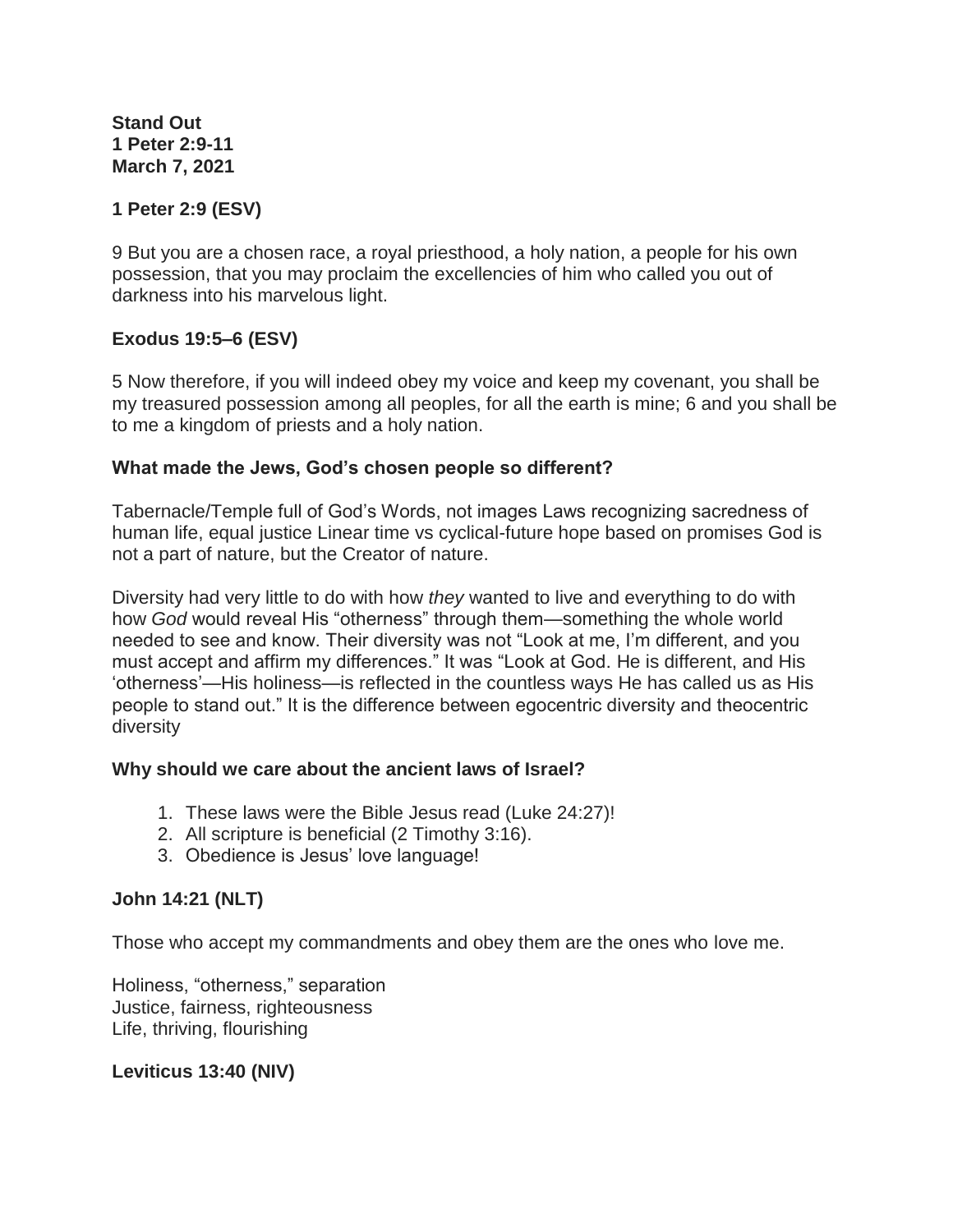40 "A man who has lost his hair and is bald is clean. Holiness, otherness, separation

## **Leviticus 18:1–5 (ESV)**

1 And the Lord spoke to Moses, saying, 2 "Speak to the people of Israel and say to them, I am the Lord your God. 3 You shall not do as they do in the land of Egypt, where you lived, and you shall not do as they do in the land of Canaan, to which I am bringing you. You shall not walk in their statutes. 4 You shall follow my rules and keep my statutes and walk in them. I am the Lord your God. 5 You shall therefore keep my statutes and my rules; if a person does them, he shall live by them: I am the Lord.

### **Deuteronomy 22:11 (ESV)**

You shall not wear cloth of wool and linen mixed together.

### **Leviticus 19:27–28 (ESV)**

You shall not round off the hair on your temples or mar the edges of your beard. 28 You shall not make any cuts on your body for the dead or tattoo yourselves: I am the Lord.

Leviticus 11-the divine menu.

### **Mark 7:18b–20 (NLT)**

"Can't you see that the food you put into your body cannot defile you? 19 Food doesn't go into your heart, but only passes through the stomach and then goes into the sewer." (By saying this, he declared that every kind of food is acceptable in God's eyes.) 20 And then he added, "It is what comes from inside that defiles you.

Justice, fairness, righteousness

### **Leviticus 19:15 (ESV)**

"You shall do no injustice in court. You shall not be partial to the poor or defer to the great, but in righteousness shall you judge your neighbor.

### **Exodus 21:23–25 (ESV)**

23 But if there is harm, then you shall pay life for life, 24 eye for eye, tooth for tooth, hand for hand, foot for foot, 25 burn for burn, wound for wound, stripe for stripe.

## **Deuteronomy 23:15–16 (NLT)**

"If slaves should escape from their masters and take refuge with you, you must not hand them over to their masters. 16 Let them live among you in any town they choose, and do not oppress them.